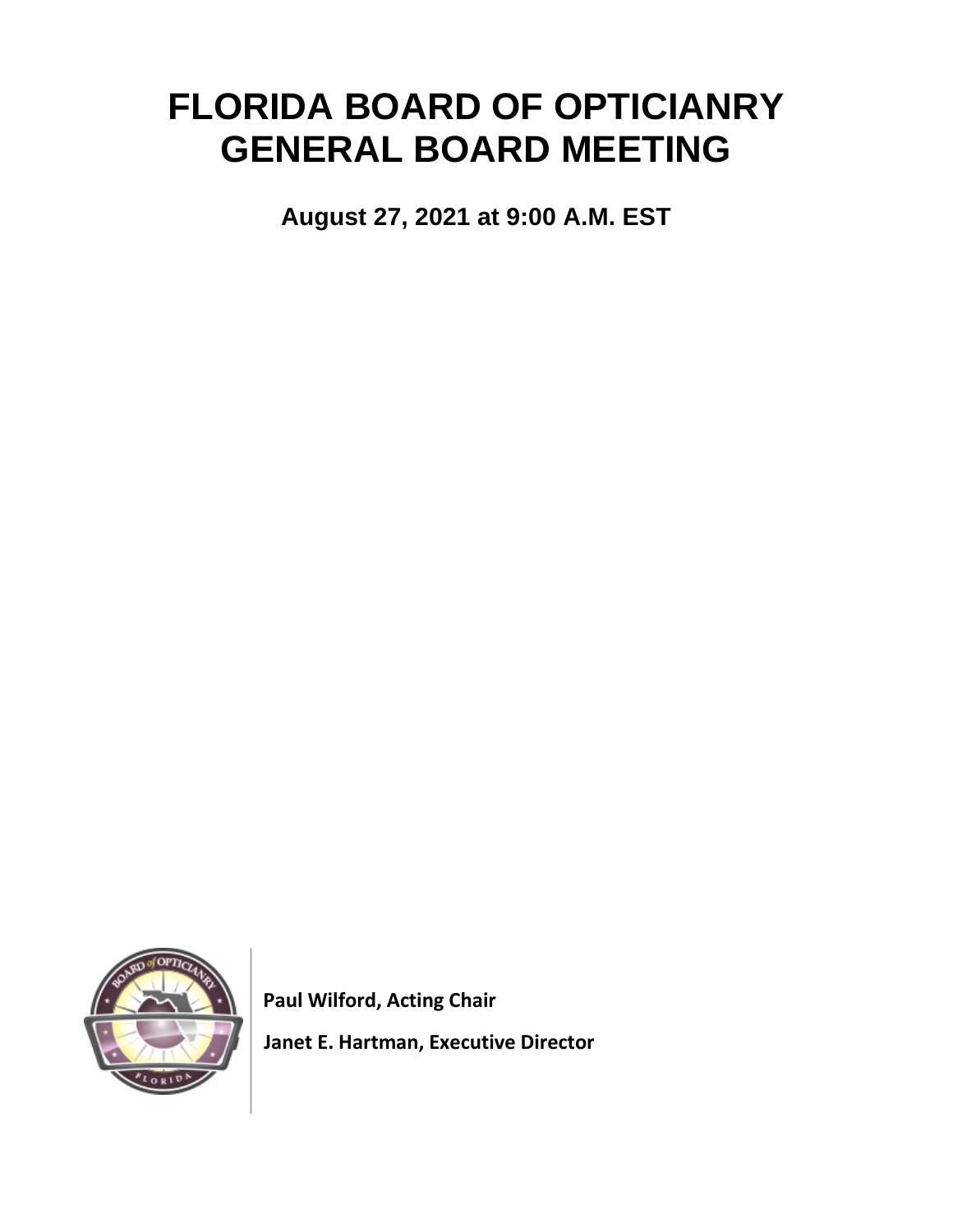## **I. CALL TO ORDER (TS 00:00:10)**

The meeting was called to order on Friday, August 27, 2021 at 9:00 A.M. EST by Paul Wilford, Acting Chair.

#### **A. Roll Call**

Roll call was conducted by Janet Hartman, Executive Director. Those present for all or part of the meeting included the following:

## **MEMBERS PRESENT:**

Paul Wilford, Acting Chair Irene Stavros, RHD Richard Williams Jeffrey Taylor, ABO Master Optician

#### **STAFF PRESENT:**

Janet Hartman, Executive Director Eric Pottschmidt, Program Operations **Administrator** 

## **BOARD COUNSEL:**

Ronald 'Tom' Jones, Assistant Attorney **General** 

#### **DEPARTMENT OF HEALTH COUNSEL:**

Zachary Bell, Assistant General Counsel Andrew Pietrylo, Assistant General Counsel

#### **II. REVIEW & APPROVAL OF MINUTES – May 26, 2021 (TS 01:15)**

**Motion:** by Irene Stavros to approve the May 26, 2021 minutes.

**Second:** by Richard Williams.

**Vote:** Passed unanimously.

#### **III. DISCIPLINE (TS 00:01:50)**

*David A. Bressette, L.D.O – Recommended Order, DOAH Case Number: 20-3419PL, DOH Case Number: 2017-21540* (PCP: Stavros & Calvo)

After discussion, the following action was taken:

**Motion:** by Jeffery Taylor to withdraw the case due to the licensee is deceased.

**Second:** by Richard Williams.

**Vote:** Passed unanimously.

#### *Stanley T. Davis, L.D.O. – Informal Hearing, DOH Case Number: 2020-03550* (PCP: Stavros & Calvo)

Zachary Bell presented the case against Stanley Davis. Mr. Bell cited that Mr. Davis violated Section 484.014(1)(r), Florida Statutes (2019) and Section 456.072(1)(h), Florida Statutes based on the revocation of their North Carolina license.

Mr. Bell asks the Board to accept that the respondent was properly served, is not contesting the case and elected this informal hearing.

- **Motion:** by Richard Williams to accept that the respondent was properly served, is not contesting the case and elected this informal hearing.
- **Second:** by Jeffery Taylor.
- **Vote:** Passed unanimously.

Mr. Bell asked that the Board adopt the findings of fact as set forth in the administrative complaint.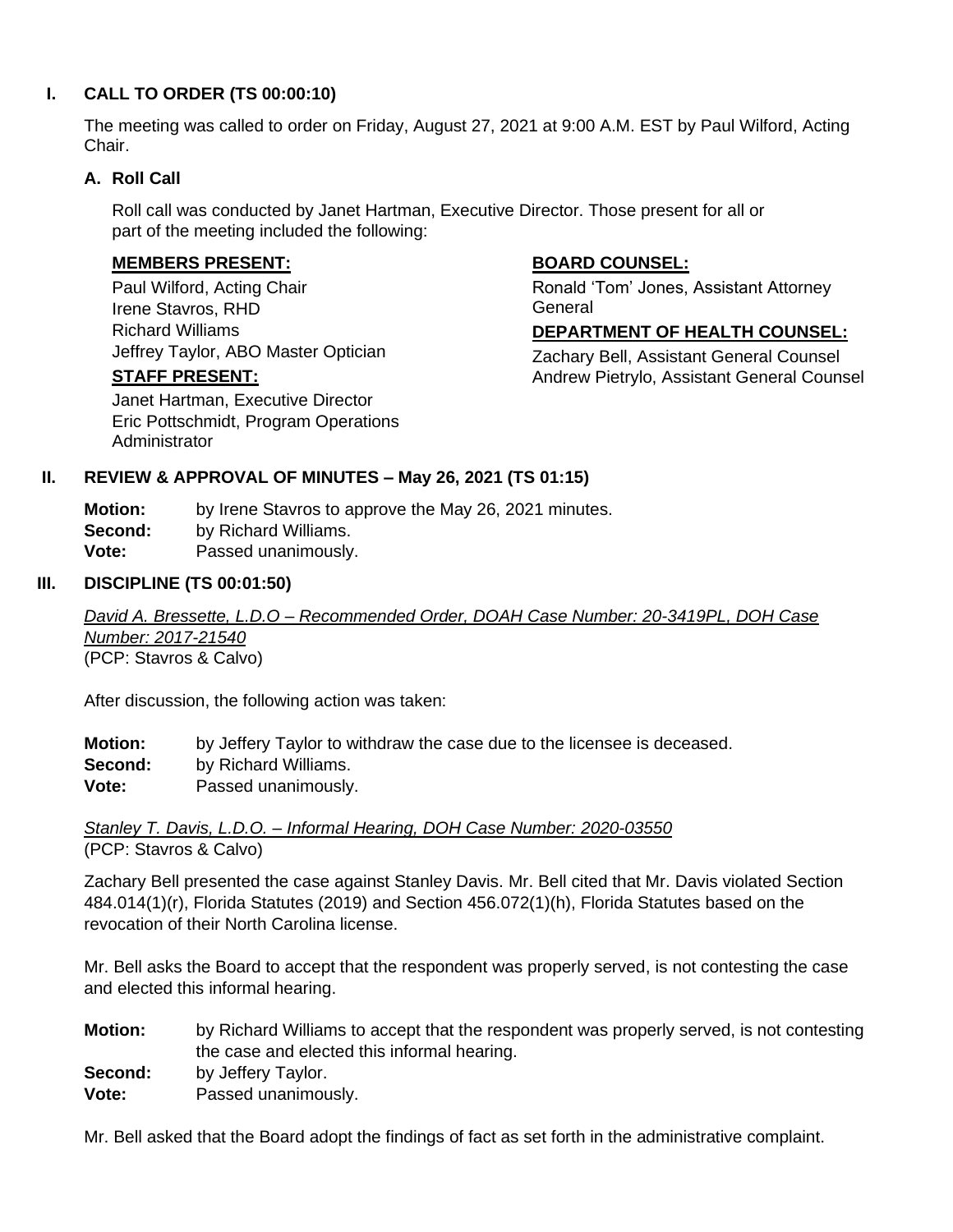**Motion:** by Richard Williams to adopt the finding of fact as set forth in the administrative complaint. **Second:** by Jeffery Taylor.

**Vote:** Passed unanimously.

Mr. Bell asked the Board to adopt the materials in the case and any agenda materials into the proceeding.

**Motion:** by Richard Williams to adopt the materials in the case and any agenda materials into the proceeding. **Second:** by Jeffery Taylor. **Vote:** Passed unanimously.

Mr. asked the Board to adopt the conclusions of law as set forth in the administrative complaint and find that the case constitutes a violation of the Practice Act.

| <b>Motion:</b> | by Richard Williams to adopt the conclusions of law as set forth in the administrative |
|----------------|----------------------------------------------------------------------------------------|
|                | complaint and found that the case constitutes a violation of the Practice Act.         |
| Second:        | by Jeffery Taylor.                                                                     |
| <b>Vote:</b>   | Passed unanimously.                                                                    |

Mr. Bell addressed the penalty recommended by the Department of:

- Reprimand:
- Administrative fine of \$500.00;
- Continuing education in the area of ethics;
- Reimbursement of Department costs.

After discussion, the following action was taken:

**Motion**: by Richard Williams to impose the fine of \$500.00, CEs in the area of ethics, reimbursement of Department costs, and probation until December 31, 2024. **Second:** by Jeffery Taylor. **Vote:** Passed unanimously.

After further discussion and clarification, the following action was taken:

| <b>Motion:</b> | by Richard Williams to open the floor to reconsideration of the previous vote. |
|----------------|--------------------------------------------------------------------------------|
| <b>Second:</b> | by Jeffery Taylor.                                                             |
| Vote:          | Pass unanimously.                                                              |

After discussion, the following action was taken:

- **Motion:** by Richard Williams to impose a reprimand, fine of \$500.00, continuing education in ethics for two biennium renewal cycles in addition to the 20-hour CE renewal requirements, and reimbursement of Department costs. **Second:** by Jeffery Taylor.
- **Vote:** Passed unanimously.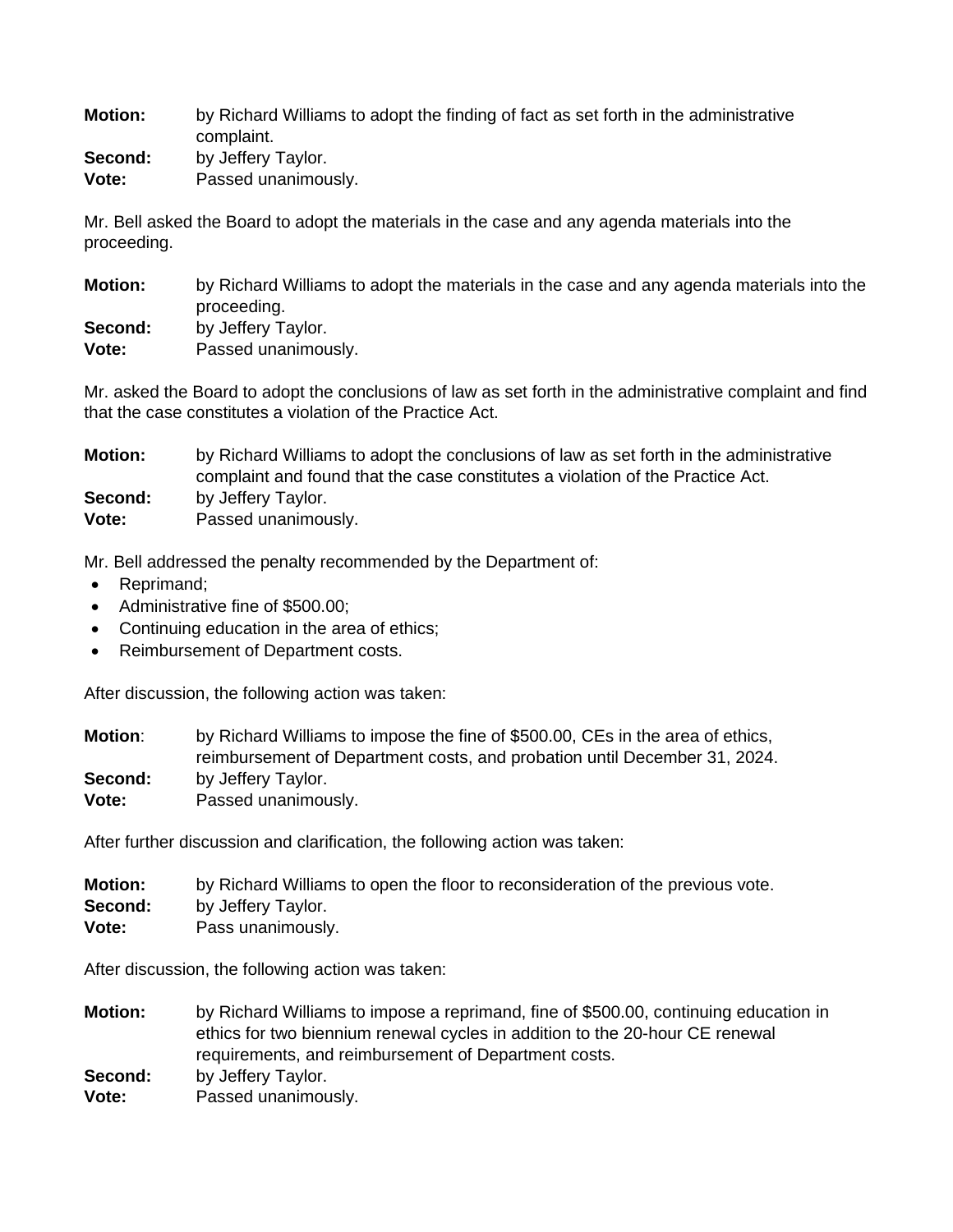## **IV. PROSECUTOR'S REPORT (TS 00:32: 56)**

| <b>Case Inventory</b>                                                                          |                |  |
|------------------------------------------------------------------------------------------------|----------------|--|
| Total Cases open/active in PSU:                                                                |                |  |
| Cases in Emergency Action Unit:                                                                |                |  |
| Cases under Legal Review:                                                                      |                |  |
| Cases with probable cause recommendation:                                                      | 2              |  |
| Total Cases where PC has been found:                                                           | $\overline{2}$ |  |
| Cases in holding status:                                                                       |                |  |
| Cases pending before DOAH:                                                                     |                |  |
| Cases in intake status:                                                                        |                |  |
| Cases agendaed for Board:                                                                      |                |  |
| Cases on Appeal:                                                                               | ∩              |  |
| Total Number of Cases Older than One Year<br>(Does not include cases on current Board agenda): |                |  |
|                                                                                                |                |  |

The Department requests that the Board authorize the continued prosecution of the year and older cases.

| <b>Motion:</b> | by Richard Williams to allow PSU to continue to prosecute one year and older cases. |
|----------------|-------------------------------------------------------------------------------------|
| Second:        | by Jeffery Taylor.                                                                  |
| <b>Vote:</b>   | Passed unanimously.                                                                 |

**Motion:** by Irene Stavros to accept the Prosecutor's Report as presented.

**Second:** by Richard Williams.

**Vote:** Passed unanimously.

## **V. REPORTS (TS 00:35:05)**

- *A. Acting Chair's Report – Paul Wilford* No report.
- *B. Executive Director's Report – Janet Hartman*

Financial Report

Mrs. Hartman reviews the March 2021 Financial Report. The report is attached at the end of the document.

Legislative Update

Mrs. Hartman informed the Board that the upcoming legislative session will start convening early this year in September.

Mrs. Hartman provided an update from the 2021 legislative session and new laws that effect the profession. A summary and full text of all the bills that passed can be found on the [Florida Board of](https://floridasopticianry.gov/latest-news/new-legislation-impacting-your-profession-5/)  [Opticianry's](https://floridasopticianry.gov/latest-news/new-legislation-impacting-your-profession-5/) website.

*C. Board Counsel's Report – Ronald 'Tom' Jones*

House Bill No. 241 & Senate Bill No. 1934 – Committee Substitute

Mr. Jones discussed the impact of the new Florida Statutes and how it affects the upcoming rules changes about to be presented for the Board to review and vote on.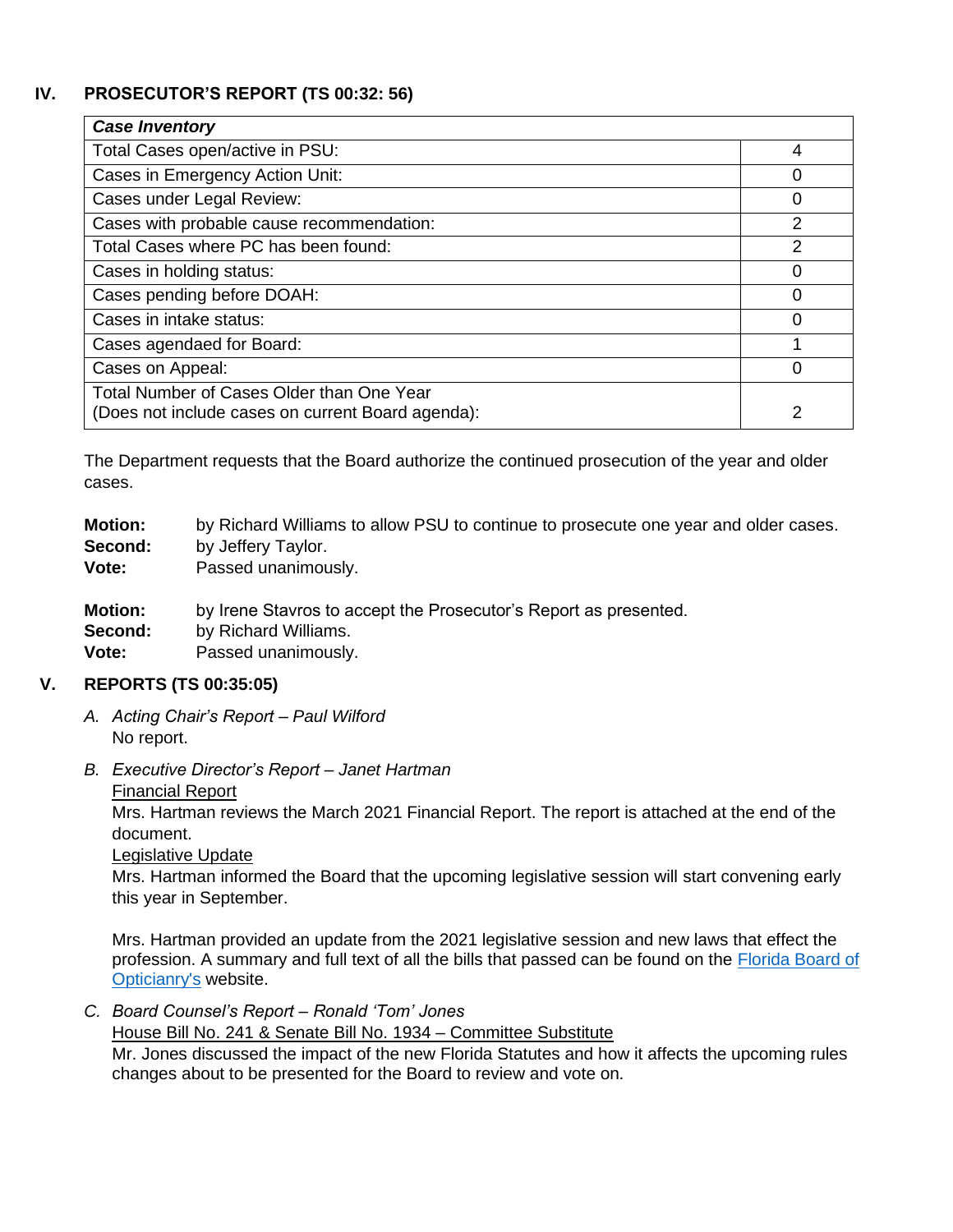#### Chapter 64B12-8.020, F.A.C. Disciplinary Guidelines

Mr. Jones presented the proposed changes to Chapter 64B12-8.020, F.A.C. Disciplinary Guidelines for their review and vote.

After discussion, the following action was taken:

**Motion:** by Irene Stavros to accept the changes to the disciplinary guidelines as presented.

**Second:** by Jeffery Taylor.

**Vote:** Passed unanimously.

## **SERC Questions**

- Will the proposed rule amendments have adverse impact on small business?
- Will the proposed rule amendments be likely to directly or indirectly increase regulatory costs to any entity including government in excess of \$200,000 in the aggregate in Florida within one year after implementation?
- Should a violation of this rule or any part of this rule be designated as a minor violation?
- Would a Sunset provision be applicable to this Rule?

**Motion:** by Irene Stavros answered in the negative to all four questions.

**Second:** by Jeffery Taylor.

**Vote:** Passed unanimously.

## Chapter 64B12-15.004, F.A.C. Provider Approval and Renewal

Mr. Jones presented the changes to the rule as advised by Joint Administrative Procedures Committee for review and vote by the Board.

After discussion, the following action was taken:

- **Motion:** by Richard Williams to approve the language as presented.
- **Second:** by Irene Stavros.
- **Vote:** Passed unanimously.

## **SERC Questions**

- Will the proposed rule amendments have adverse impact on small business?
- Will the proposed rule amendments be likely to directly or indirectly increase regulatory costs to any entity including government in excess of \$200,000 in the aggregate in Florida within one year after implementation?
- Should a violation of this rule or any part of this rule be designated as a minor violation?
- Would a Sunset provision be applicable to this Rule?

**Motion:** by Irene Stavros answered in the negative to all four questions.

**Second:** by Jeffery Taylor.

**Vote:** Passed unanimously.

Chapter 64B12-16.004, F.A.C. Termination of Apprenticeship

Mr. Jones presented the proposed changes and mark-ups of the rule along with the changes to the form already established.

After discussion, the following action was taken:

**Motion:** by Jeffery Taylor to approve the proposed language and form.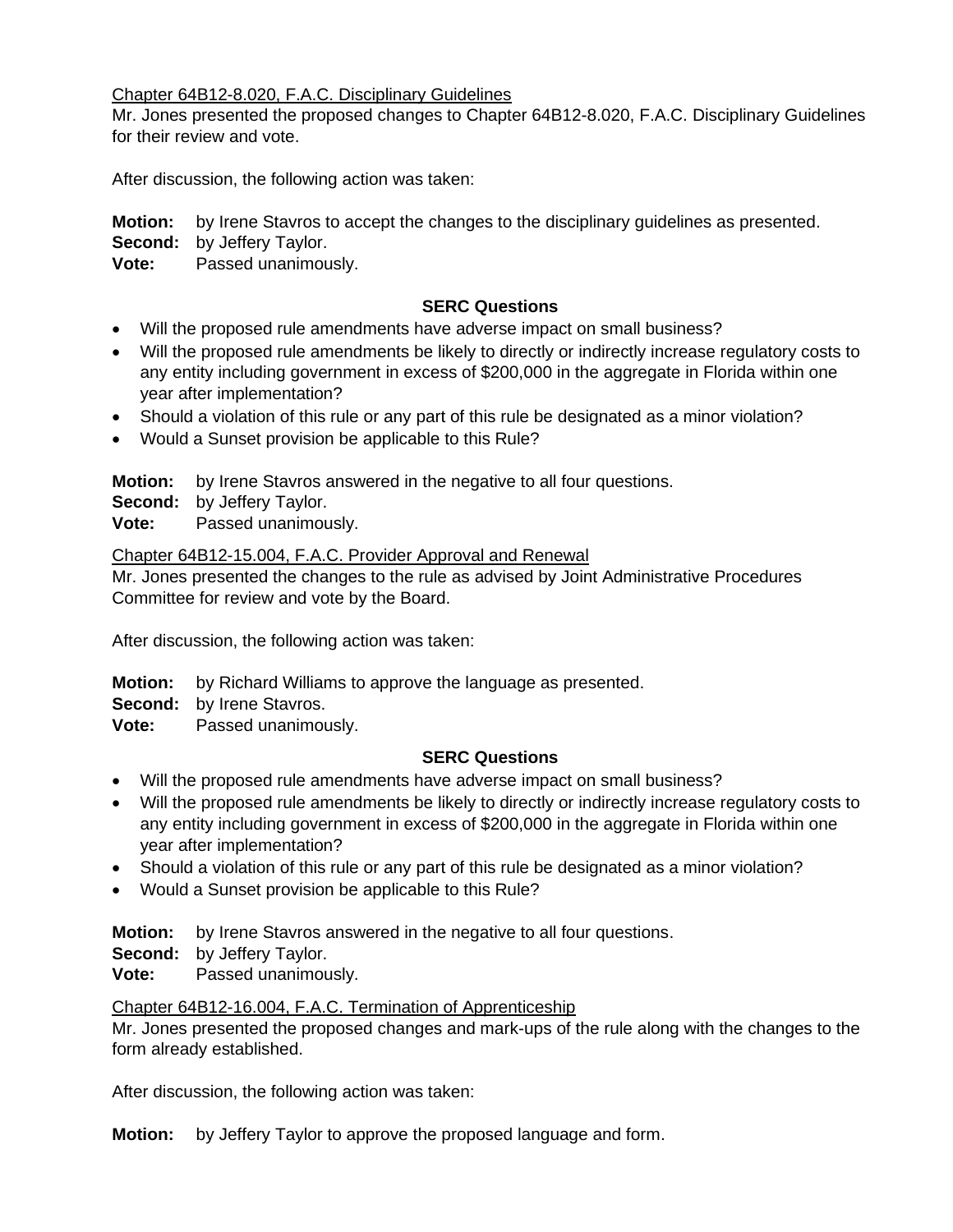**Second:** by Irene Stavros.

**Vote:** Passed unanimously.

### **SERC Questions**

- Will the proposed rule amendments have adverse impact on small business?
- Will the proposed rule amendments be likely to directly or indirectly increase regulatory costs to any entity including government in excess of \$200,000 in the aggregate in Florida within one year after implementation?
- Should a violation of this rule or any part of this rule be designated as a minor violation?
- Would a Sunset provision be applicable to this Rule?

**Motion:** by Jeffery Taylor answered in the negative to all four questions.

**Second:** by Richard Williams.

**Vote:** Passed unanimously.

Chapter 64B12-9.0015, F.A.C. Application for Examination and Licensure

Mr. Jones presented the proposed changes to the rule and the accompanying changes to the form.

After discussion, the following action was taken:

**Motion:** by Jeffery Taylor to accept the changes as presented.

- **Second:** by Irene Stavros.
- **Vote:** Passed unanimously.

## **SERC Questions**

- Will the proposed rule amendments have adverse impact on small business?
- Will the proposed rule amendments be likely to directly or indirectly increase regulatory costs to any entity including government in excess of \$200,000 in the aggregate in Florida within one year after implementation?
- Should a violation of this rule or any part of this rule be designated as a minor violation?
- Would a Sunset provision be applicable to this Rule?

**Motion:** by Jeffery Taylor answered in the negative to all four questions.

**Second:** by Richard Williams.

**Vote:** Passed unanimously.

#### Annual Regulatory Plan

Mr. Jones presented to the Board and upcoming important dates that pertained to the Annual Regulatory Plan.

After discussion, the following action was taken:

**Motion:** by Jeffery Taylor to approve the Annual Regulatory Plan as written.

- **Second:** by Richard Williams.
- **Vote:** Passed unanimously.

#### Rules Report

Mr. Jones presented the current Rules Report to the Board.